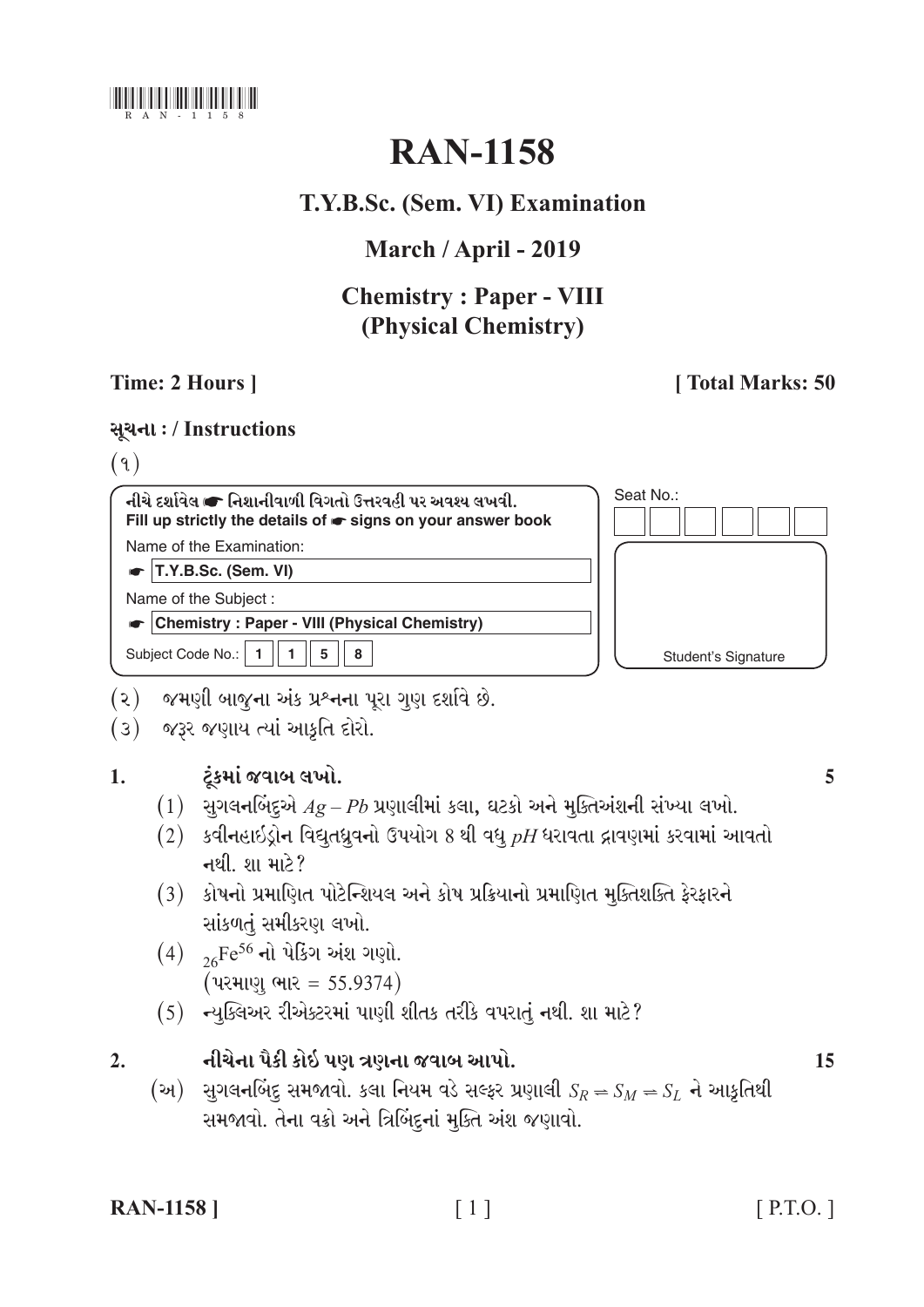- (બ) પાણી પ્રણાલી કલા નિયમની મદદથી સમજાવો.
- (ક)  $CCI<sub>4</sub>$  અને  $SiCl<sub>4</sub>$  ના 25°C તાપમાને અનુક્રમે 0.525 અને 0.475 મોલ અંશ લઈ મિશ્રણ બનાવવામાં આવ્યું છે. તો સંતુલન સમયે બાખ્પમાં દરેક ઘટકનું પ્રમાણ શોધો.  $(P_{CCl_4}^0 = 114.9$  mm અને  $P_{SiCl_4}^0 = 238.3$  mm)
- (ડ) બે અંશતઃ મિશ્ર પ્રવાહી પ્રણાલીની ચર્ચા કરો.
- (ઇ) એઝિયોટોપિક મિશ્રણો વિશે નોંધ લખો.

#### નીચેના પૈકી કોઇ પણ ત્રણના જવાબ આપો.  $3.$

- (અ) ગ્લાસના વિદ્યુતધ્રુવના સિધ્ધાંતની ચર્ચા કરો. ગ્લાસનો વિદ્યુતધ્રુવ વાપરીને દ્રાવણની  $pH$ કેવી રીતે નક્કી કરી શકાય તે સમજાવો.
- (બ) નિમ્નદર્શિત વિદ્યુત રાસાયણિક પ્રક્રિયાનો સંતુલન અચળાંક ગણો.  $2Fe^{3+} + Sn^{2+} \rightleftharpoons 2Fe^{2+} + Sn^{4+}$  $\left[E_{(Fe^{3+} \mid Fe^{2+})}^{\circ} = 0.75V, E_{(Sn^{4+} \mid Sn^{2+})}^{\circ} = 0.15V,$  અને  $\frac{2.303RT}{F} = 0.06V\right]$
- $(s)$   $EMF$  પધ્ધતિથી  $AgBr$  નો દ્રાવ્યતા ગુણાકાર અને દ્રાવ્યતા કેવી રીતે નક્કી કરી શકાય તે સમજાવો.
- $($ s) 298K એ  $Fe(OH)$ <sub>3</sub> નો દ્રાવ્યતા ગુણાકાર ગણો. આપેલ છે.  $Fe(OH)_3 + 3\overline{e} \rightarrow Fe + 3OH^-; E^{\circ} = -0.77V$  $Fe^{3+} + 3\overline{e} \rightarrow Fe$ ;  $E^{\circ} = -0.036V$
- (ઇ) કવીનહાઇડ્રોન વિદ્યુતધ્રુવનું સાંકેતિક નિરૂપણ આપો. આ વિદ્યુતધ્રુવનો પોટેન્શિયલ શેના પર આધાર રાખે છે? ક્વીનહાઇડ્રોન વિદ્યુતધ્રુવના ફાયદા અને ગેરફાયદા જણાવો.

#### નીચેના પૈકી કોઇ પણ ત્રણના જવાબ આપો.  $\overline{4}$ .

- (અ) ઔષધિ અને ખેતીના ક્ષેત્રોમાં રેડિયો સમસ્થાનિકોના વિનિયોગ ચર્ચો.
- (બ) (i) તત્ત્વનો ભૌતિક પરમાણુભાર તેના રાસાયણિક પરમાણુભાર કરતા કેમ જૂદો પડે છે? સમજાવો.
	- (ii) પરમાણુ બોમ્બ એટલે શું? તેના સંચાલન માટેની આવશ્યકતાઓ કઈ કઈ છે?
- (ક) નીચેની પ્રક્રિયા દરમ્યાન છૂટી પડતી શક્તિની ગણતરી કરો.  $^{11}_{6}C \rightarrow ^{11}_{5}B + ^{0}_{+1}\beta$  $[11C = 11.011443$  amu,  $11B = 11.009305]$  $amu = 931MeV$
- (ડ) ન્યૂક્લિઅસની દળક્ષતિ અને બંધનશક્તિ એટલે શું તે સમજાવો તેઓ એક બીજા સાથે કેવી રીતે જોડાયેલ છે?
- $(6)$  ન્યૂક્લિયર પ્રક્રિયાનું  $Q$  મૂલ્ય સમજાવો અને શક્તિ સીમા વિશે જણાવો.

15

15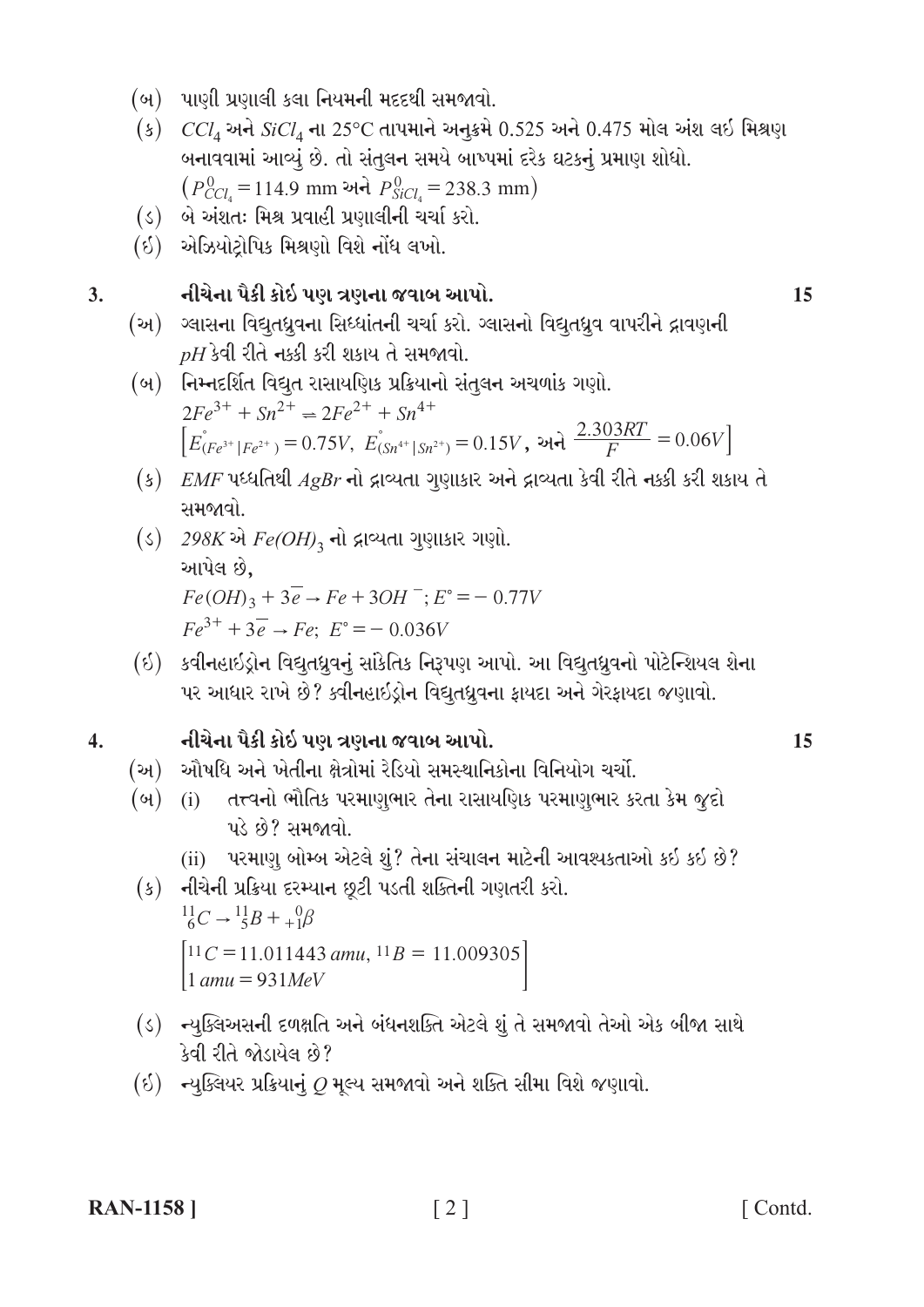## **ENGLISH VERSION**

### **Instructions:**

- (1) As per the instruction no. 1 of page no. 1
- (2) Figures on the right side indicate full marks of the questions.
- (3) Draw diagrams if necessary.

### **1. Answer in brief. 5**

- (1) Write the number of phases, components and degree of freedom for Ag-Pb system at eutectic point.
- (2) Quinhydrone electrode is not used in solutions having pH more than 8. Why?
- (3) Write an equation corelating standard cell potential and standard free energy change of cell.
- (4) Calculate the packing fraction of  $_{26}Fe^{56}$ .

(Atomic mass = 55.9374)

(5) Water is not used in nuclear reactor as coolant. Why?

### **2. Answer any three of the following: 15**

- (a) Explain 'eutectic' point. Explain sulphur system  $S_R \Rightarrow S_M \Rightarrow S_L$  by phase rule. State the degrees of freedom for its curves and triple point.
- (b) Explain water system with the help of phase rule.
- (c) A mixture is made by taking  $0.525$  and  $0.475$  mole fraction of  $CCl<sub>4</sub>$  and *SiCl*4 respectively at 25°C temperature. Find out the proportion of each component in its vapour at equilibrium state.

 $(P_{CCl_4}^0 = 114.9 \text{ mm } P_{SiCl_4}^0 = 238.3 \text{ mm})$ 

- (d) Discuss a system of two partially miscible liquids.
- (e) Write a note on azeotropic mixtures.

### **3. Answer any three of the following: 15**

- (a) Discuss the theory of glass electrode. Explain how the pH of a solution is determined using glass electrode.
- (b) Calculate the equilibrium constant for an electrochemical reaction  $2Fe^{3+} + Sn^{2+} \rightleftharpoons 2Fe^{2+} + Sn^{4+}$

 $\left[ E_{(Fe^{3+} \mid Fe^{2+})}^{\circ} = 0.75V, E_{(Sn^{4+} \mid Sn^{2+})}^{\circ} = 0.15V, \text{ and } \frac{2.303RT}{F} = 0.06V \right]$ 

(c) Explain how the solubility product and solubility of AgBr can be determined using EMF method.